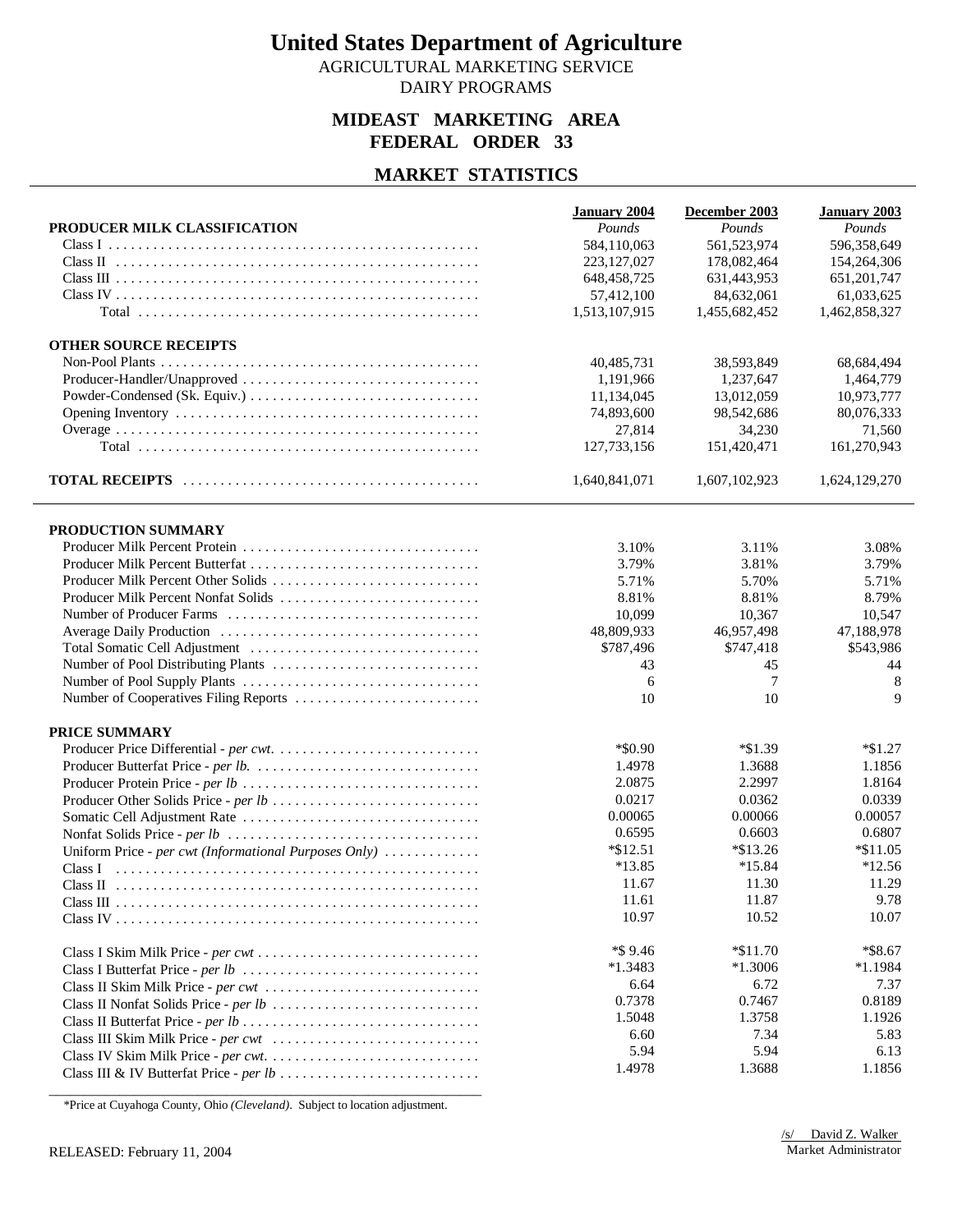AGRICULTURAL MARKETING SERVICE DAIRY PROGRAMS

### **MIDEAST MARKETING AREA FEDERAL ORDER 33**

## **MARKET STATISTICS**

|                                                       | <b>February 2004</b> | <b>January 2004</b> | <b>February 2003</b> |
|-------------------------------------------------------|----------------------|---------------------|----------------------|
| PRODUCER MILK CLASSIFICATION                          | Pounds               | Pounds              | Pounds               |
|                                                       | 511,233,751          | 584,110,063         | 521,750,583          |
|                                                       | 207,301,980          | 223, 127, 027       | 205,814,311          |
|                                                       | 642,528,289          | 648, 458, 725       | 588,933,668          |
|                                                       | 46,777,775           | 57,412,100          | 71,270,693           |
|                                                       | 1,407,841,795        | 1,513,107,915       | 1,387,769,255        |
| <b>OTHER SOURCE RECEIPTS</b>                          |                      |                     |                      |
|                                                       | 31,554,042           | 40,485,731          | 67,208,814           |
| Producer-Handler/Unapproved                           | 1,242,485            | 1,191,966           | **                   |
|                                                       | 12,148,171           | 11,134,045          | 13,440,991           |
|                                                       | 83,018,882           | 74,893,600          | 73,391,883           |
|                                                       | 527,429              | 27,814              | 5,830                |
|                                                       | 128,491,009          | 127,733,156         | 154,047,518          |
|                                                       | 1,536,332,804        | 1,640,841,071       | 1,541,816,773        |
|                                                       |                      |                     |                      |
| PRODUCTION SUMMARY                                    |                      |                     |                      |
|                                                       | 3.07%                | 3.10%               | 3.07%                |
|                                                       | 3.78%                | 3.79%               | 3.77%                |
| Producer Milk Percent Other Solids                    | 5.71%                | 5.71%               | 5.71%                |
| Producer Milk Percent Nonfat Solids                   | 8.78%                | 8.81%               | 8.78%                |
|                                                       | 9,942                | 10,099              | 10,505               |
|                                                       | 48,546,269           | 48,809,933          | 49,563,188           |
|                                                       | \$682,455            | \$787,496           | \$375,113            |
|                                                       | 43                   | 43                  | 43                   |
|                                                       | 6                    | 6                   | 8                    |
| Number of Cooperatives Filing Reports                 | 10                   | 10                  | 10                   |
| PRICE SUMMARY                                         |                      |                     |                      |
|                                                       | $*$ \$0.98           | $*$ \$0.90          | $*1.06$              |
|                                                       | 1.8518               | 1.4978              | 1.1373               |
|                                                       | 1.7911               | 2.0875              | 1.8538               |
| Producer Other Solids Price - per lb                  | 0.0090               | 0.0217              | 0.0240               |
|                                                       | 0.00066              | 0.00065             | 0.00056              |
|                                                       | 0.6597               | 0.6595              | 0.6711               |
| Uniform Price - per cwt (Informational Purposes Only) | $*\$12.87$           | $*\$12.51$          | $*$ \$10.72          |
|                                                       | *13.59               | $*13.85$            | $*12.23$             |
|                                                       | 12.90                | 11.67               | 10.66                |
|                                                       | 11.89                | 11.61               | 9.66                 |
|                                                       | 12.21                | 10.97               | 9.81                 |
|                                                       | *\$ 8.55             | $*$ \$9.46          | $*$ \$8.20           |
|                                                       | $*1.5244$            | $*1.3483$           | $*1.2333$            |
|                                                       | 6.63                 | 6.64                | 6.90                 |
|                                                       | 0.7367               | 0.7378              | 0.7667               |
|                                                       | 1.8588               | 1.5048              | 1.1443               |
| Class III Skim Milk Price - per cwt                   |                      |                     |                      |
|                                                       | 5.61                 | 6.60                | 5.89                 |
|                                                       | 5.94<br>1.8518       | 5.94<br>1.4978      | 6.04                 |

\_\_\_\_\_\_\_\_\_\_\_\_\_\_\_\_\_\_\_\_\_\_\_\_\_\_\_\_\_\_\_\_\_\_\_\_\_\_\_\_\_\_\_\_\_\_\_\_\_\_\_\_\_\_\_\_\_\_\_\_\_ \*Price at Cuyahoga County, Ohio *(Cleveland)*. Subject to location adjustment. \*\*Restricted, included with Non-Pool Pants.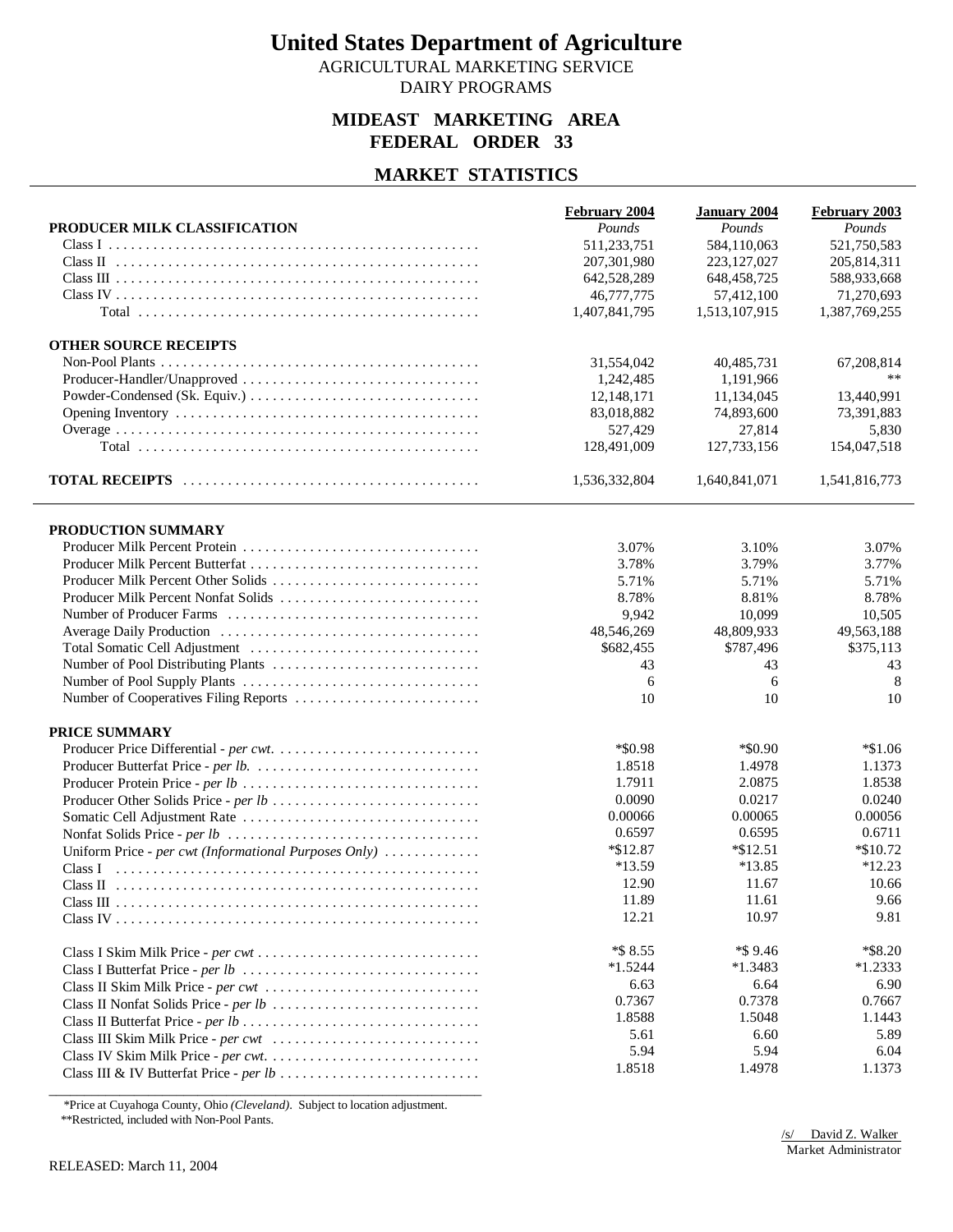AGRICULTURAL MARKETING SERVICE DAIRY PROGRAMS

## **MIDEAST MARKETING AREA FEDERAL ORDER 33**

## **MARKET STATISTICS**

|                                                       | March 2004    | <b>February 2004</b> | March 2003    |
|-------------------------------------------------------|---------------|----------------------|---------------|
| PRODUCER MILK CLASSIFICATION                          | Pounds        | Pounds               | Pounds        |
|                                                       | 577,389,945   | 511,233,751          | 545,081,291   |
|                                                       | 232,325,098   | 207,301,980          | 180,086,804   |
|                                                       | 448, 165, 471 | 642,528,289          | 644,622,942   |
|                                                       | 39,498,007    | 46,777,775           | 87,002,967    |
|                                                       | 1,297,378,521 | 1,407,841,795        | 1,456,794,004 |
|                                                       |               |                      |               |
| <b>OTHER SOURCE RECEIPTS</b>                          |               |                      |               |
|                                                       | 11,608,191    | 31,554,042           | 80,312,646    |
| Producer-Handler/Unapproved                           | 1,445,140     | 1,242,485            | 1,504,095     |
|                                                       | 15,360,010    | 12,148,171           | 17,397,028    |
|                                                       | 91,416,474    | 83,018,882           | 78,426,092    |
|                                                       | 322,121       | 527,429              | 326,047       |
|                                                       | 120, 151, 936 | 128,491,009          | 177,965,908   |
|                                                       | 1,417,530,457 | 1,536,332,804        | 1,634,759,912 |
|                                                       |               |                      |               |
| PRODUCTION SUMMARY                                    |               |                      |               |
|                                                       | 3.05%         | 3.07%                | 3.03%         |
| Producer Milk Percent Butterfat                       | 3.72%         | 3.78%                | 3.74%         |
| Producer Milk Percent Other Solids                    | 5.70%         | 5.71%                | 5.71%         |
| Producer Milk Percent Nonfat Solids                   | 8.75%         | 8.78%                | 8.74%         |
|                                                       | 9,967         | 9,942                | 10.470        |
|                                                       | 41,850,920    | 48,546,269           | 46,993,355    |
|                                                       | \$665,347     | \$682,455            | \$352,318     |
|                                                       | 44            | 43                   | 43            |
|                                                       | 6             | 6                    | 7             |
| Number of Cooperatives Filing Reports                 | 10            | 10                   | 10            |
| <b>PRICE SUMMARY</b>                                  |               |                      |               |
|                                                       | $*$ \$0.19    | *\$0.98              | $*\$1.25$     |
|                                                       | 2.3813        | 1.8518               | 1.1459        |
|                                                       | 2.0133        | 1.7911               | 1.6648        |
|                                                       | 0.0234        | 0.0090               | 0.0206        |
|                                                       | 0.00078       | 0.00066              | 0.00054       |
|                                                       | 0.6634        | 0.6597               | 0.6651        |
| Uniform Price - per cwt (Informational Purposes Only) | $*\$14.68$    | $*\$12.87$           | *\$10.36      |
| Class I                                               | $*13.94$      | $*13.59$             | $*11.81$      |
|                                                       | 14.79         | 12.90                | 10.54         |
|                                                       | 14.49         | 11.89                | 9.11          |
|                                                       | 14.10         | 12.21                | 9.79          |
|                                                       |               |                      |               |
|                                                       | $*$ \$7.96    | $*$ \$ 8.55          | $*$ \$8.04    |
|                                                       | $*1.7875$     | $*1.5244$            | $*1.1574$     |
| Class II Skim Milk Price - per cwt                    | 6.66          | 6.63                 | 6.74          |
|                                                       | 0.7400        | 0.7367               | 0.7489        |
|                                                       | 2.3883        | 1.8588               | 1.1529        |
| Class III Skim Milk Price - per cwt                   | 6.38          | 5.61                 | 5.28          |
|                                                       | 5.97          | 5.94                 | 5.99          |
|                                                       | 2.3813        | 1.8518               | 1.1459        |

\_\_\_\_\_\_\_\_\_\_\_\_\_\_\_\_\_\_\_\_\_\_\_\_\_\_\_\_\_\_\_\_\_\_\_\_\_\_\_\_\_\_\_\_\_\_\_\_\_\_\_\_\_\_\_\_\_\_\_\_\_ \*Price at Cuyahoga County, Ohio *(Cleveland)*. Subject to location adjustment.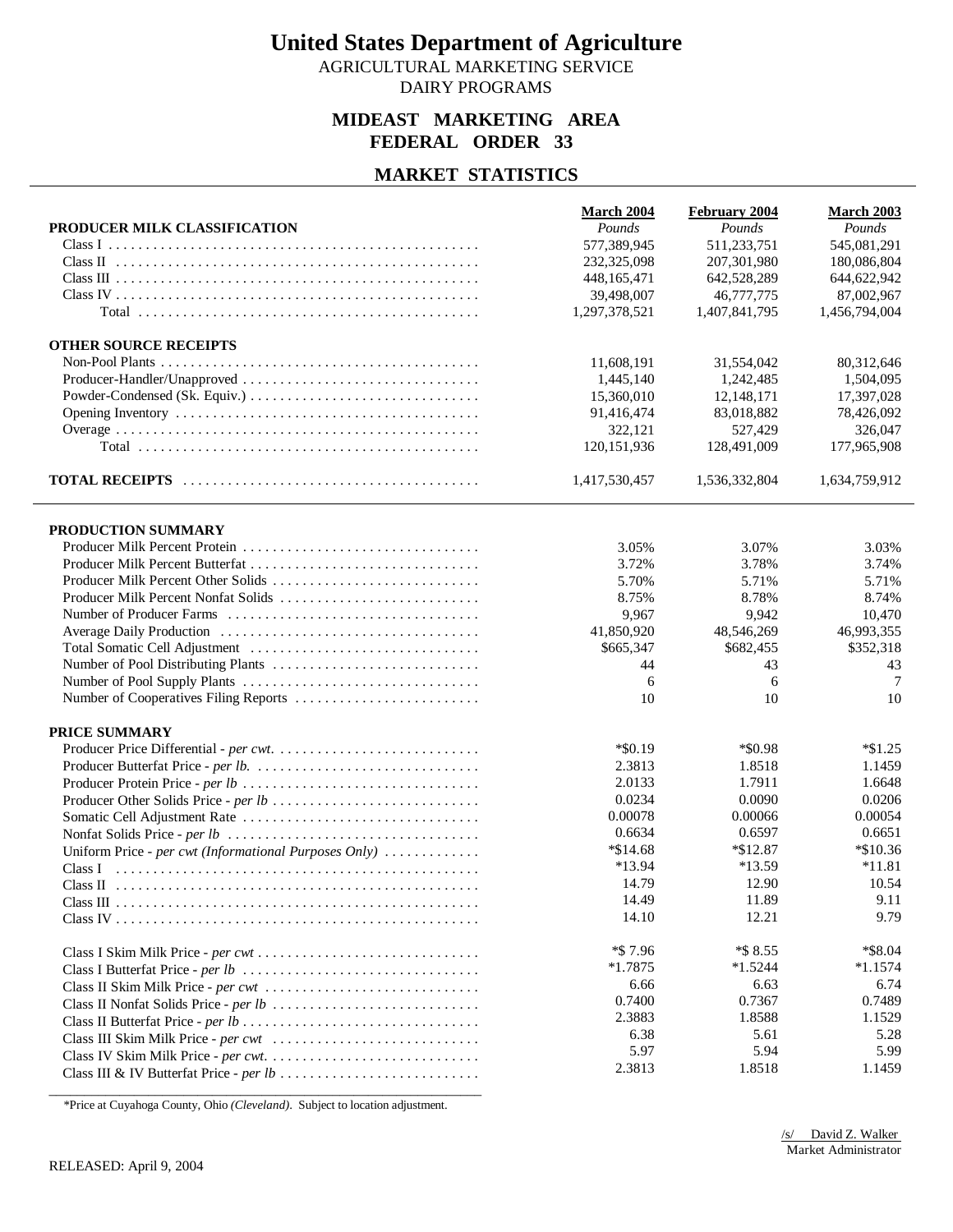AGRICULTURAL MARKETING SERVICE DAIRY PROGRAMS

## **MIDEAST MARKETING AREA FEDERAL ORDER 33**

## **MARKET STATISTICS**

| PRODUCER MILK CLASSIFICATION                                                                                                 | <b>April 2004</b><br>Pounds | March 2004<br>Pounds    | April 2003<br>Pounds |
|------------------------------------------------------------------------------------------------------------------------------|-----------------------------|-------------------------|----------------------|
| Class I $\ldots$ $\ldots$ $\ldots$ $\ldots$ $\ldots$ $\ldots$ $\ldots$ $\ldots$ $\ldots$ $\ldots$ $\ldots$ $\ldots$ $\ldots$ | 544,176,824                 | 577,389,945             | 533,093,970          |
|                                                                                                                              | 226,531,074                 | 232,325,098             | 222, 357, 851        |
|                                                                                                                              | 44,787,307                  | 448, 165, 471           | 638,078,273          |
|                                                                                                                              | 57,786,432                  | 39,498,007              | 79,817,039           |
|                                                                                                                              | 873,281,637                 | 1,297,378,521           | 1,473,347,133        |
|                                                                                                                              |                             |                         |                      |
| <b>OTHER SOURCE RECEIPTS</b>                                                                                                 |                             |                         |                      |
|                                                                                                                              | 7,069,962                   | 11,608,191              | 81,669,798           |
|                                                                                                                              | $\ast$                      | 1.445.140               |                      |
|                                                                                                                              | 16,526,058                  | 15,360,010              | 19,231,542           |
|                                                                                                                              | 77,546,632                  | 91,416,474              | 88,890,339           |
|                                                                                                                              | 225,225                     | 322,121                 |                      |
|                                                                                                                              | 101,367,877                 | 120, 151, 936           | 189,791,679          |
|                                                                                                                              | 974,649,514                 | 1,417,530,457           | 1,663,138,812        |
|                                                                                                                              |                             |                         |                      |
| PRODUCTION SUMMARY                                                                                                           |                             |                         |                      |
| Producer Milk Percent Butterfat                                                                                              | 3.01%                       | 3.05%                   | 2.99%                |
|                                                                                                                              | 3.66%                       | 3.72%                   | 3.69%                |
| Producer Milk Percent Other Solids<br>Producer Milk Percent Nonfat Solids                                                    | 5.71%                       | 5.70%                   | 5.72%                |
|                                                                                                                              | 8.72%                       | 8.75%                   | 8.71%                |
|                                                                                                                              | 9,535<br>29,109,388         | 9,967                   | 10,357<br>49,111,571 |
|                                                                                                                              | \$570,587                   | 41,850,920<br>\$665,347 | \$436,814            |
|                                                                                                                              | 42                          | 44                      | 43                   |
|                                                                                                                              | 3                           | 6                       | 7                    |
|                                                                                                                              | 10                          | 10                      | 10                   |
|                                                                                                                              |                             |                         |                      |
| <b>PRICE SUMMARY</b>                                                                                                         |                             |                         |                      |
|                                                                                                                              | **\$ $(3.78)$               | $*$ \$0.19              | $**\$1.06$           |
|                                                                                                                              | 2.5013                      | 2.3813                  | 1.1503               |
|                                                                                                                              | 3.4465                      | 2.0133                  | 1.8006               |
|                                                                                                                              | 0.1042                      | 0.0234                  | $***(0.0008)$        |
|                                                                                                                              | 0.00103                     | 0.00078                 | 0.00055              |
|                                                                                                                              | 0.6703                      | 0.6634                  | 0.6564               |
| Uniform Price - per cwt (Informational Purposes Only)                                                                        | $*$ \$15.88                 | $*$ \$14.68             | $**\$10.47$          |
|                                                                                                                              | $**15.64$                   | $**13.94$               | $**11.64$            |
|                                                                                                                              | 15.21                       | 14.79                   | 10.44                |
|                                                                                                                              | 19.66                       | 14.49                   | 9.41                 |
|                                                                                                                              | 14.57                       | 14.10                   | 9.73                 |
|                                                                                                                              | **\$7.96                    | **\$7.96                | **\$7.92             |
|                                                                                                                              | $*2.2725$                   | $**1.7875$              | **1.1427             |
|                                                                                                                              | 6.66                        | 6.66                    | 6.62                 |
|                                                                                                                              | 0.7400                      | 0.7400                  | 0.7356               |
|                                                                                                                              | 2.5083                      | 2.3883                  | 1.1573               |
| Class III Skim Milk Price - per cwt                                                                                          | 11.30                       | 6.38                    | 5.58                 |
|                                                                                                                              | 6.03                        | 5.97                    | 5.91                 |
|                                                                                                                              | 2.5013                      | 2.3813                  | 1.1503               |
|                                                                                                                              |                             |                         |                      |

\* Restricted, included with Non-Pool Plants.

\*\* Price at Cuyahoga County, Ohio *(Cleveland)*. Subject to location adjustment.

\*\*\* The average wholesale price of dry whey for April 2003 was less than the make allowance contained in the other solids price formula.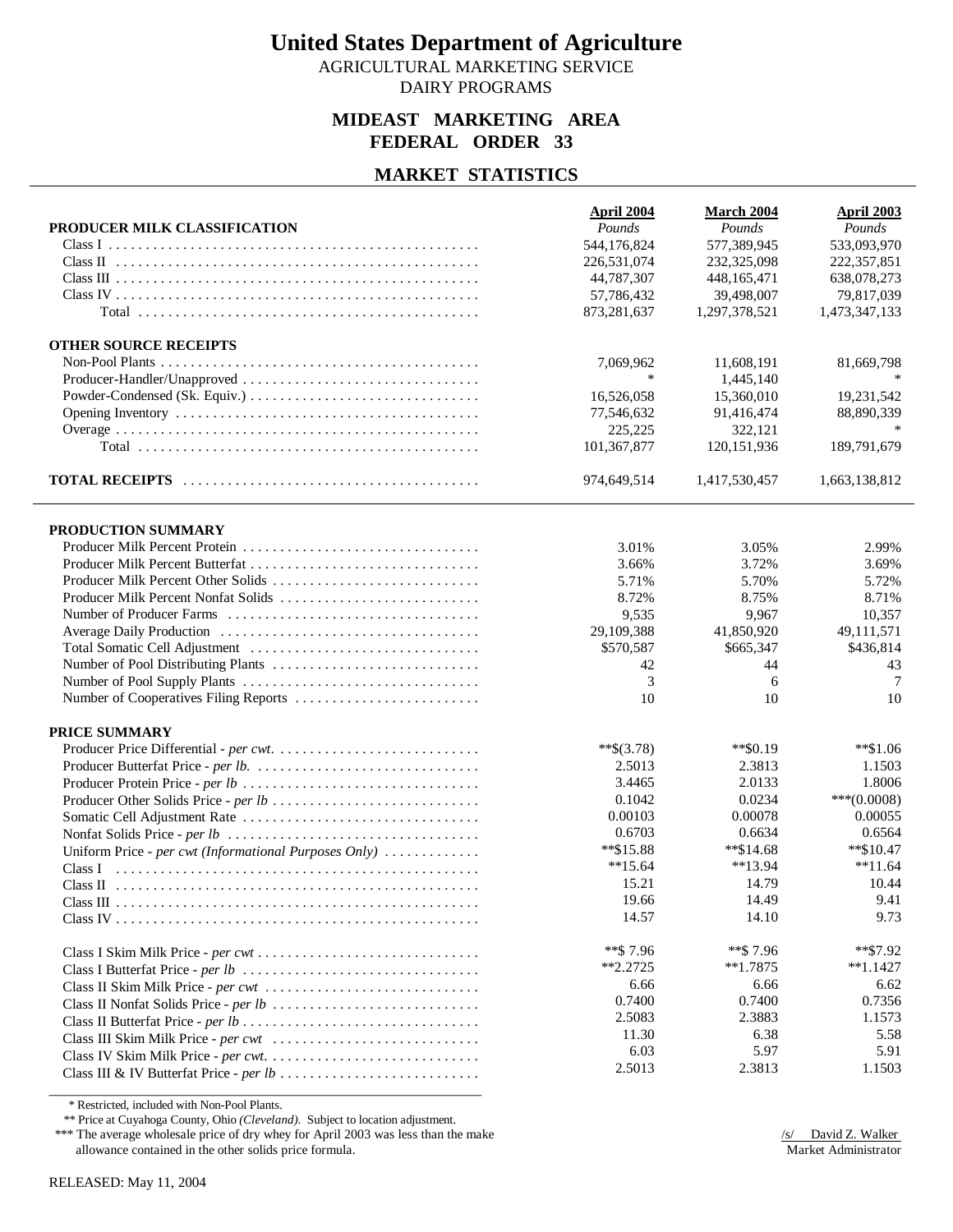AGRICULTURAL MARKETING SERVICE DAIRY PROGRAMS

## **MIDEAST MARKETING AREA FEDERAL ORDER 33**

### **MARKET STATISTICS**

| PRODUCER MILK CLASSIFICATION                          | <b>May 2004</b><br>Pounds<br>501,647,870 | April 2004<br>Pounds<br>544,176,824 | <b>May 2003</b><br>Pounds<br>562,541,788 |
|-------------------------------------------------------|------------------------------------------|-------------------------------------|------------------------------------------|
|                                                       |                                          |                                     | 233,399,394                              |
|                                                       | 243,038,061<br>50,125,048                | 226,531,074<br>44,787,307           | 658,729,700                              |
|                                                       |                                          |                                     |                                          |
|                                                       | 124, 287, 331<br>919,098,310             | 57,786,432<br>873,281,637           | 78,824,051<br>1,533,494,933              |
|                                                       |                                          |                                     |                                          |
| <b>OTHER SOURCE RECEIPTS</b>                          |                                          |                                     |                                          |
|                                                       | 36,106,209                               | 7,069,962                           | 85, 313, 123                             |
| Producer-Handler/Unapproved                           |                                          |                                     |                                          |
|                                                       | 16,628,917                               | 16,526,058                          | 19,171,958                               |
|                                                       | 75,091,211                               | 77,546,632                          | 82,920,729                               |
|                                                       | $\ast$                                   | 225,225                             | 239,293                                  |
|                                                       | 127,826,337                              | 101,367,877                         | 187,645,103                              |
|                                                       |                                          |                                     |                                          |
|                                                       | 1,046,924,647                            | 974,649,514                         | 1,721,140,036                            |
| PRODUCTION SUMMARY                                    |                                          |                                     |                                          |
|                                                       | 2.97%                                    | 3.01%                               | 2.98%                                    |
|                                                       | 3.58%                                    | 3.66%                               | 3.62%                                    |
| Producer Milk Percent Other Solids                    | 5.72%                                    | 5.71%                               | 5.74%                                    |
| Producer Milk Percent Nonfat Solids                   | 8.69%                                    | 8.72%                               | 8.72%                                    |
|                                                       | 8,944                                    | 9,535                               | 10,312                                   |
|                                                       | 29,648,333                               | 29,109,388                          | 49,467,578                               |
|                                                       | \$679,226                                | \$570,587                           | \$490,087                                |
|                                                       | 41                                       | 42                                  | 43                                       |
|                                                       | 3                                        | 3                                   | 8                                        |
| Number of Cooperatives Filing Reports                 | 10                                       | 10                                  | 10                                       |
| PRICE SUMMARY                                         |                                          |                                     |                                          |
|                                                       | $**\$(1.59)$                             | **\$ $(3.78)$                       | $*$ \$0.92                               |
|                                                       | 2.4282                                   | 2.5013                              | 1.1512                                   |
|                                                       | 3.7639                                   | 3.4465                              | 1.9275                                   |
| Producer Other Solids Price - per lb                  | 0.1444                                   | 0.1042                              | $***(0.0144)$                            |
|                                                       | 0.00106                                  | 0.00103                             | 0.00057                                  |
|                                                       | 0.6913                                   | 0.6703                              | 0.6574                                   |
| Uniform Price - per cwt (Informational Purposes Only) | **\$18.99                                | $*$ \$15.88                         | $*$ \$10.63                              |
| Class I                                               | $*21.65$                                 | $**15.64$                           | $**11.71$                                |
|                                                       | 15.03                                    | 15.21                               | 10.43                                    |
| Class III                                             | 20.58                                    | 19.66                               | 9.71                                     |
|                                                       | 14.50                                    | 14.57                               | 9.74                                     |
|                                                       |                                          |                                     |                                          |
|                                                       | $*$ \$13.50                              | **\$7.96                            | $*$ \$7.91                               |
|                                                       | $*2.4637$                                | $*2.2725$                           | $*1.1662$                                |
| Class II Skim Milk Price - per cwt                    | 6.74                                     | 6.66                                | 6.61                                     |
|                                                       | 0.7489                                   | 0.7400                              | 0.7344                                   |
|                                                       | 2.4352                                   | 2.5083                              | 1.1582                                   |
|                                                       | 12.52                                    | 11.30                               | 5.89                                     |
|                                                       | 6.22                                     | 6.03                                | 5.92                                     |
|                                                       | 2.4282                                   | 2.5013                              | 1.1512                                   |

\* Restricted, included with Non-Pool Plants.

\*\* Price at Cuyahoga County, Ohio *(Cleveland)*. Subject to location adjustment.

\*\*\* The average wholesale price of dry whey for April 2003 was less than the make allowance contained in the other solids price formula.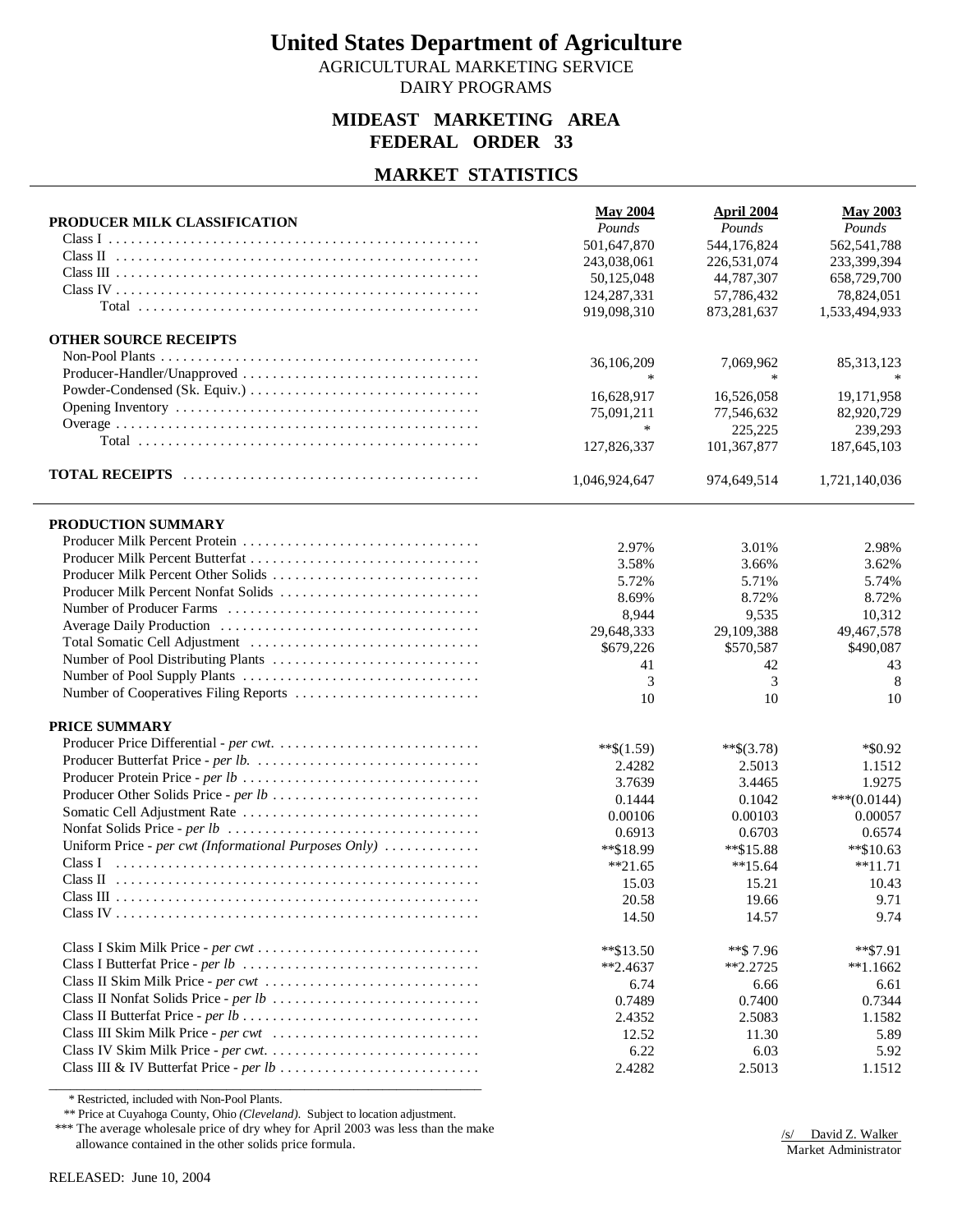AGRICULTURAL MARKETING SERVICE

DAIRY PROGRAMS

### **MIDEAST MARKETING AREA FEDERAL ORDER 33**

### **MARKET STATISTICS**

|                                                       | <b>June 2004</b> | <b>May 2004</b> | <b>June 2003</b> |
|-------------------------------------------------------|------------------|-----------------|------------------|
| PRODUCER MILK CLASSIFICATION                          | Pounds           | Pounds          | Pounds           |
|                                                       | 473,747,665      | 501,647,870     | 485,359,456      |
|                                                       | 240,827,861      | 243,038,061     | 226, 133, 281    |
|                                                       | 727,805,504      | 50,125,048      | 639,543,563      |
|                                                       | 109,918,780      | 124, 287, 331   | 78,975,810       |
|                                                       | 1,552,299,810    | 919,098,310     | 1,430,012,110    |
| <b>OTHER SOURCE RECEIPTS</b>                          |                  |                 |                  |
|                                                       | 29,601,788       | 36,106,209      | 87,495,450       |
| Producer-Handler/Unapproved                           | 1,451,045        | $\ast$          | 1,597,933        |
|                                                       | 19,186,166       | 16,628,917      | 20,085,214       |
|                                                       | 84,031,957       | 75,091,211      | 75,477,806       |
|                                                       | 4,364            | $\ast$          | 147,338          |
|                                                       | 134,275,320      | 127,826,337     | 184,803,741      |
|                                                       | 1,686,575,130    | 1,046,924,647   | 1,614,815,851    |
| PRODUCTION SUMMARY                                    |                  |                 |                  |
|                                                       | 2.95%            | 2.97%           | 2.97%            |
|                                                       | 3.56%            | 3.58%           | 3.59%            |
| Producer Milk Percent Other Solids                    | 5.71%            | 5.72%           | 5.73%            |
| Producer Milk Percent Nonfat Solids                   | 8.66%            | 8.69%           | 8.70%            |
|                                                       | 10,391           | 8,944           | 10,253           |
|                                                       | 51,743,327       | 29,648,333      | 47,667,070       |
|                                                       | \$668,792        | \$679,226       | \$346,026        |
|                                                       | 41               | 41              | 43               |
|                                                       | $\overline{4}$   | 3               | 8                |
| Number of Cooperatives Filing Reports                 | 10               | 10              | 10               |
| PRICE SUMMARY                                         |                  |                 |                  |
|                                                       | **\$ 0.88        | $**\$(1.59)$    | $*$ \$0.88       |
|                                                       | 2.1768           | 2.4282          | 1.1576           |
|                                                       | 3.1086           | 3.7639          | 1.9434           |
|                                                       | 0.1339           | 0.1444          | $***(0.0200)$    |
|                                                       | 0.00092          | 0.00106         | 0.00057          |
|                                                       | 0.7026           | 0.6913          | 0.6574           |
| Uniform Price - per cwt (Informational Purposes Only) | $*$ \$18.56      | **\$18.99       | $*10.63$         |
| Class I                                               | $*23.13$         | $*21.65$        | $*11.74$         |
|                                                       | 14.31            | 15.03           | 10.46            |
|                                                       | 17.68            | 20.58           | 9.75             |
|                                                       | 13.72            | 14.50           | 9.76             |
|                                                       | $*$ \$14.98      | $*$ $$13.50$    | $*$ \$7.92       |
|                                                       | $*2.4780$        | $*2.4637$       | $*1.1700$        |
| Class II Skim Milk Price - per cwt                    | 6.91             | 6.74            | 6.62             |
|                                                       | 0.7678           | 0.7489          | 0.7356           |
|                                                       | 2.1838           | 2.4352          | 1.1646           |
|                                                       | 10.43            | 12.52           | 5.91             |
|                                                       | 6.32             | 6.22            | 5.92             |
|                                                       | 2.1768           | 2.4282          | 1.1576           |
|                                                       |                  |                 |                  |

\* Restricted, included with Non-Pool Plants.

\*\* Price at Cuyahoga County, Ohio *(Cleveland)*. Subject to location adjustment.

\*\*\* The average wholesale price of dry whey for June 2003 was less than the make allowance contained in the other solids price formula.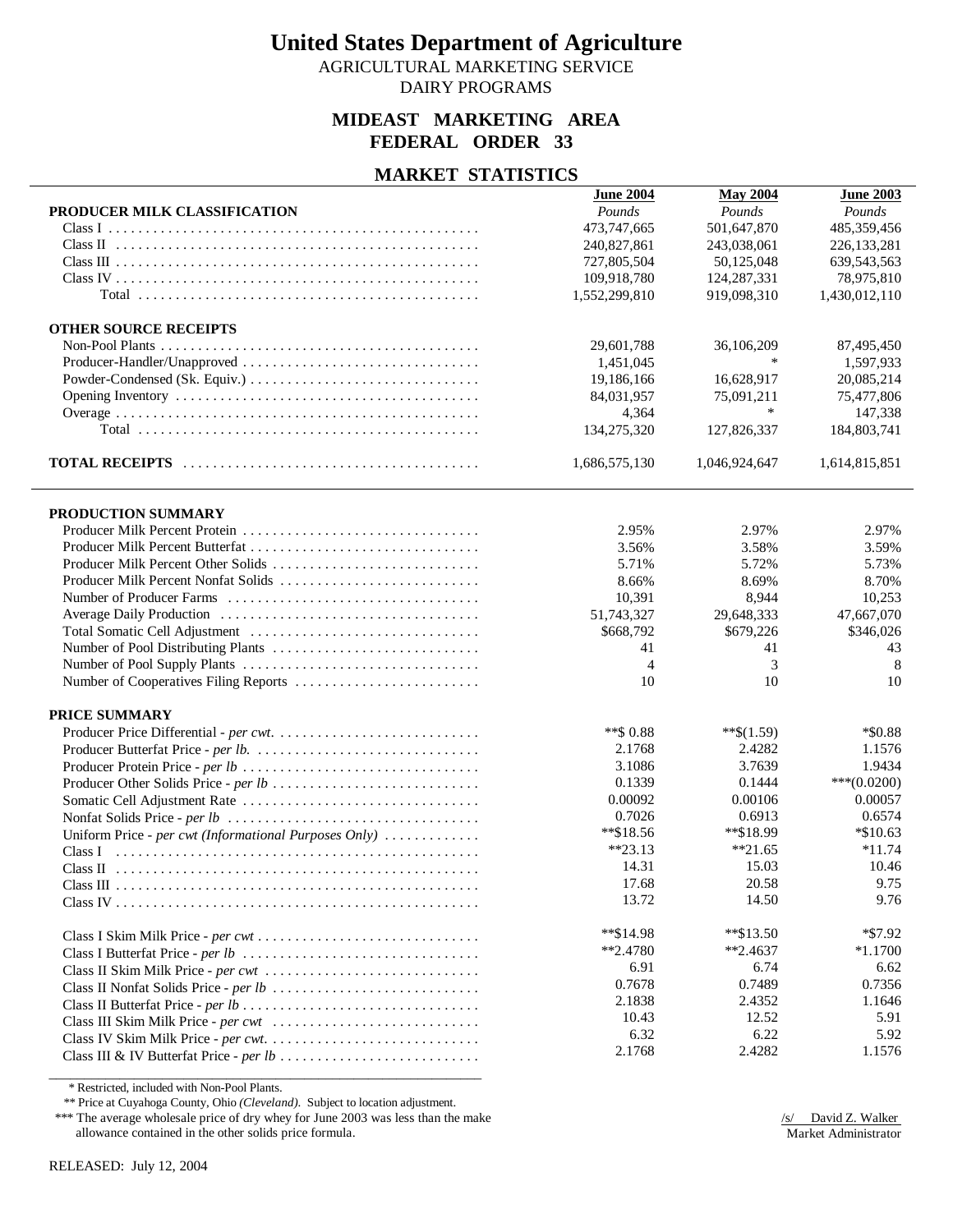AGRICULTURAL MARKETING SERVICE

DAIRY PROGRAMS

### **MIDEAST MARKETING AREA FEDERAL ORDER 33**

### **MARKET STATISTICS**

|                                                       | <b>July 2004</b> | <b>June 2004</b> | <b>July 2003</b> |
|-------------------------------------------------------|------------------|------------------|------------------|
| PRODUCER MILK CLASSIFICATION                          | Pounds           | Pounds           | Pounds           |
|                                                       | 520,455,927      | 473,747,665      | 521,934,715      |
|                                                       | 234,623,368      | 240,827,861      | 251,726,536      |
|                                                       | 652,628,835      | 727,805,504      | 183,838,831      |
|                                                       | 79,678,018       | 109,918,780      | 60,781,149       |
|                                                       | 1,487,386,148    | 1,552,299,810    | 1,018,281,231    |
| <b>OTHER SOURCE RECEIPTS</b>                          |                  |                  |                  |
|                                                       | 36,063,878       | 29,601,788       | 51,274,924       |
|                                                       | 1,374,668        | 1,451,045        |                  |
|                                                       | 19,384,146       | 19,186,166       | 21,634,118       |
|                                                       | 72,151,645       | 84,031,957       | 77,402,822       |
|                                                       | $\ast$           | 4,364            | 71,692           |
|                                                       | 128,974,337      | 134,275,320      | 150,383,556      |
|                                                       | 1,616,360,485    | 1,686,575,130    | 1,168,664,787    |
| PRODUCTION SUMMARY                                    |                  |                  |                  |
|                                                       | 2.94%            | 2.95%            | 2.92%            |
|                                                       | 3.55%            | 3.56%            | 3.53%            |
| Producer Milk Percent Other Solids                    | 5.71%            | 5.71%            | 5.70%            |
| Producer Milk Percent Nonfat Solids                   | 8.65%            | 8.66%            | 8.62%            |
|                                                       | 9,707            | 10,391           | 8,088            |
|                                                       | 47,980,198       | 51,743,327       | 32,847,782       |
|                                                       | \$369,105        | \$668,792        | \$58,213         |
|                                                       | 41               | 41               | 44               |
|                                                       | $\overline{4}$   | $\overline{4}$   | 7                |
| Number of Cooperatives Filing Reports                 | 10               | 10               | $\mathbf Q$      |
| PRICE SUMMARY                                         |                  |                  |                  |
|                                                       | **\$1.70         | **\$ 0.88        | $**\$(0.10)$     |
|                                                       | 2.0543           | 2.1768           | 1.2055           |
|                                                       | 2.3625           | 3.1086           | 2.5480           |
| Producer Other Solids Price - per lb                  | 0.1048           | 0.1339           | $***(0.0124)$    |
|                                                       | 0.00078          | 0.00092          | 0.00067          |
|                                                       | 0.7042           | 0.7026           | 0.6605           |
| Uniform Price - per cwt (Informational Purposes Only) | $*$ \$16.55      | **\$18.56        | $*$ \$11.68      |
| Class I                                               | $**19.95$        | $*23.13$         | $*11.77$         |
|                                                       | 14.00            | 14.31            | 10.63            |
|                                                       | 14.85            | 17.68            | 11.78            |
|                                                       | 13.31            | 13.72            | 9.95             |
|                                                       | $*$ \$12.95      | **\$14.98        | **\$7.92         |
|                                                       | $*2.1288$        | $*2.4780$        | $*1.1790$        |
| Class II Skim Milk Price - per cwt                    | 7.03             | 6.91             | 6.62             |
|                                                       | 0.7811           | 0.7678           | 0.7356           |
|                                                       | 2.0613           | 2.1838           | 1.2125           |
|                                                       | 7.94             | 10.43            | 7.83             |
|                                                       | 6.34             | 6.32             | 5.94             |
|                                                       | 2.0543           | 2.1768           | 1.2055           |
|                                                       |                  |                  |                  |

\* Restricted, included with Non-Pool Plants.

\*\* Price at Cuyahoga County, Ohio *(Cleveland)*. Subject to location adjustment.

\*\*\* The average wholesale price of dry whey was less than the make allowance contained in the other solids price formula.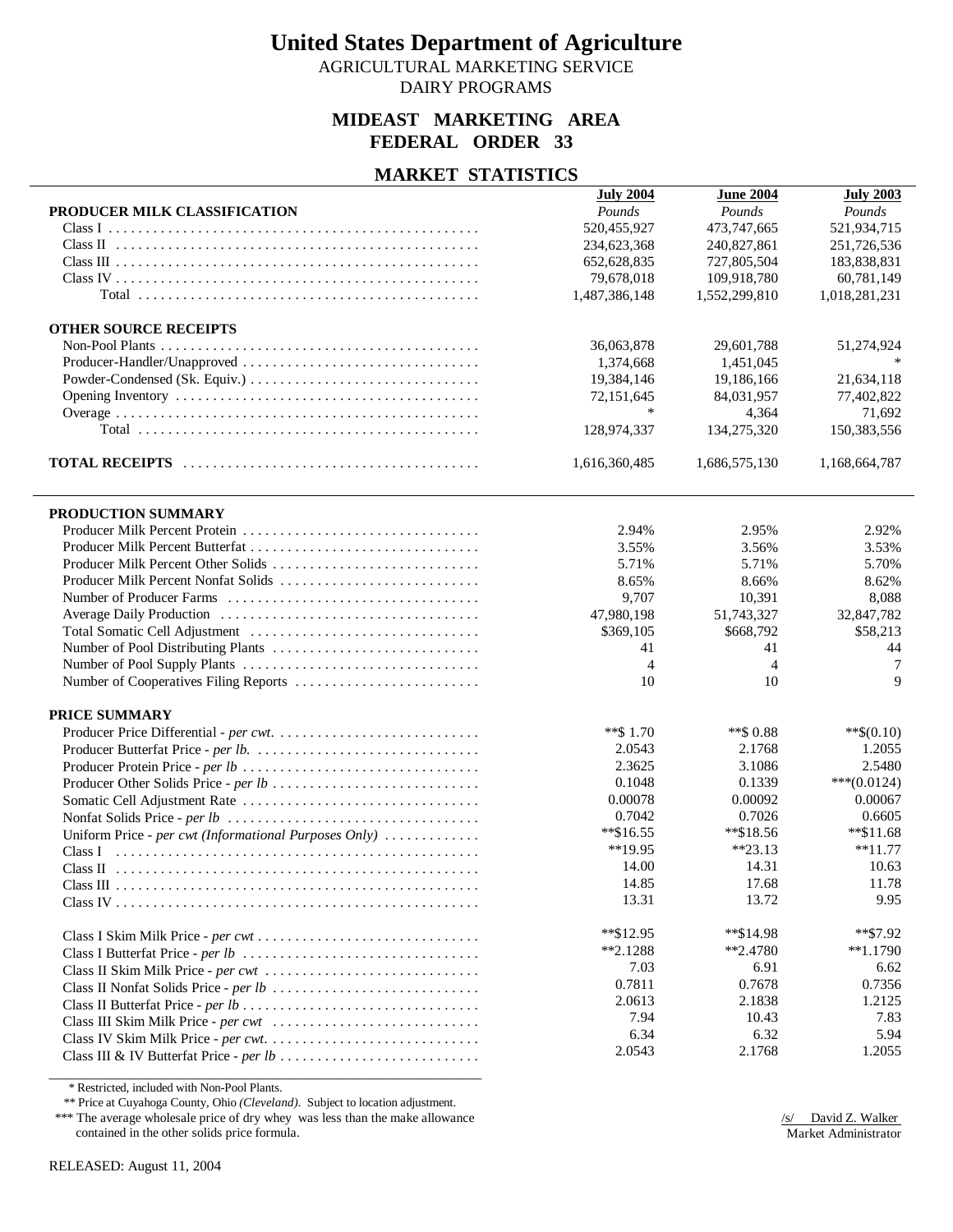AGRICULTURAL MARKETING SERVICE DAIRY PROGRAMS

#### **MIDEAST MARKETING AREA FEDERAL ORDER 33**

#### **MARKET STATISTICS**

|                              | <b>August 2004</b> | <b>July 2004</b> | <b>August 2003</b> |
|------------------------------|--------------------|------------------|--------------------|
| PRODUCER MILK CLASSIFICATION | Pounds             | Pounds           | Pounds             |
|                              | 534,044,221        | 520,455,927      | 542,569,454        |
|                              | 247,268,930        | 234,623,368      | 245,786,394        |
|                              | 689,782,009        | 652,628,835      | 138,100,258        |
|                              | 75,051,913         | 79,678,018       | 81,655,595         |
|                              | 1,546,147,073      | 1,487,386,148    | 1,008,111,701      |
| <b>OTHER SOURCE RECEIPTS</b> |                    |                  |                    |
|                              | 29,612,553         | 36,063,878       | 10,144,891         |
|                              | 1,392,070          | 1,374,668        |                    |
|                              | 18,114,766         | 19,384,146       | 18,543,083         |
|                              | 68,392,222         | 72,151,645       | 69,885,376         |
|                              | 108,405            | $\ast$           | 499,674            |
|                              | 117,620,016        | 128,974,337      | 99,073,024         |
|                              | 1,663,767,089      | 1,616,360,485    | 1,107,184,725      |
| PRODUCTION SUMMARY           |                    |                  |                    |
|                              | 2.99%              | 2.94%            | 2.93%              |
|                              | 3.58%              | 3.55%            | 3.54%              |
|                              | 5.71%              | 5.71%            | 5.69%              |
|                              | 8.70%              | 8.65%            | 8.62%              |
|                              | 10,282             | 9,707            | 10,724             |
|                              | 49,875,712         | 47,980,198       | 32,519,732         |
|                              | \$461,797          | \$369,105        | \$37,061           |
|                              | 42                 | 41               | 43                 |
|                              | 6                  | $\overline{4}$   | 7                  |
|                              | 10                 | 10               | 9                  |
| PRICE SUMMARY                |                    |                  |                    |
|                              | **\$ 0.57          | **\$ 1.70        | $**\$(1.20)$       |
|                              | 1.7941             | 2.0543           | 1.2514             |
|                              | 2.4663             | 2.3625           | 3.1438             |
|                              | 0.0676             | 0.1048           | 0.0026             |
|                              | 0.00076            | 0.00078          | 0.00077            |
|                              | 0.7112             | 0.7042           | 0.6638             |
|                              | $*$ \$14.61        | $*$ \$16.55      | $*$ \$12.60        |
|                              | $**16.62$          | $**19.95$        | $*12.97$           |
|                              | 13.13              | 14.00            | 10.81              |
|                              | 14.04              | 14.85            | 13.80              |
|                              | 12.46              | 13.31            | 10.14              |
|                              | **\$ $9.55$        | **\$12.95        | $*$ \$9.07         |
|                              | $*2.1152$          | $*2.1288$        | $*1.2054$          |
|                              | 7.07               | 7.03             | 6.64               |
|                              | 0.7856             | 0.7811           | 0.7378             |
|                              | 1.8011             | 2.0613           | 1.2584             |
|                              | 8.04               | 7.94             | 9.76               |
|                              | 6.40               | 6.34             | 5.97               |
|                              | 1.7941             | 2.0543           | 1.2514             |
|                              |                    |                  |                    |

\* Restricted, included with Non -Pool Plants.

\*\* Price at Cuyahoga County, Ohio *(Cleveland)*. Subject to location adjustment.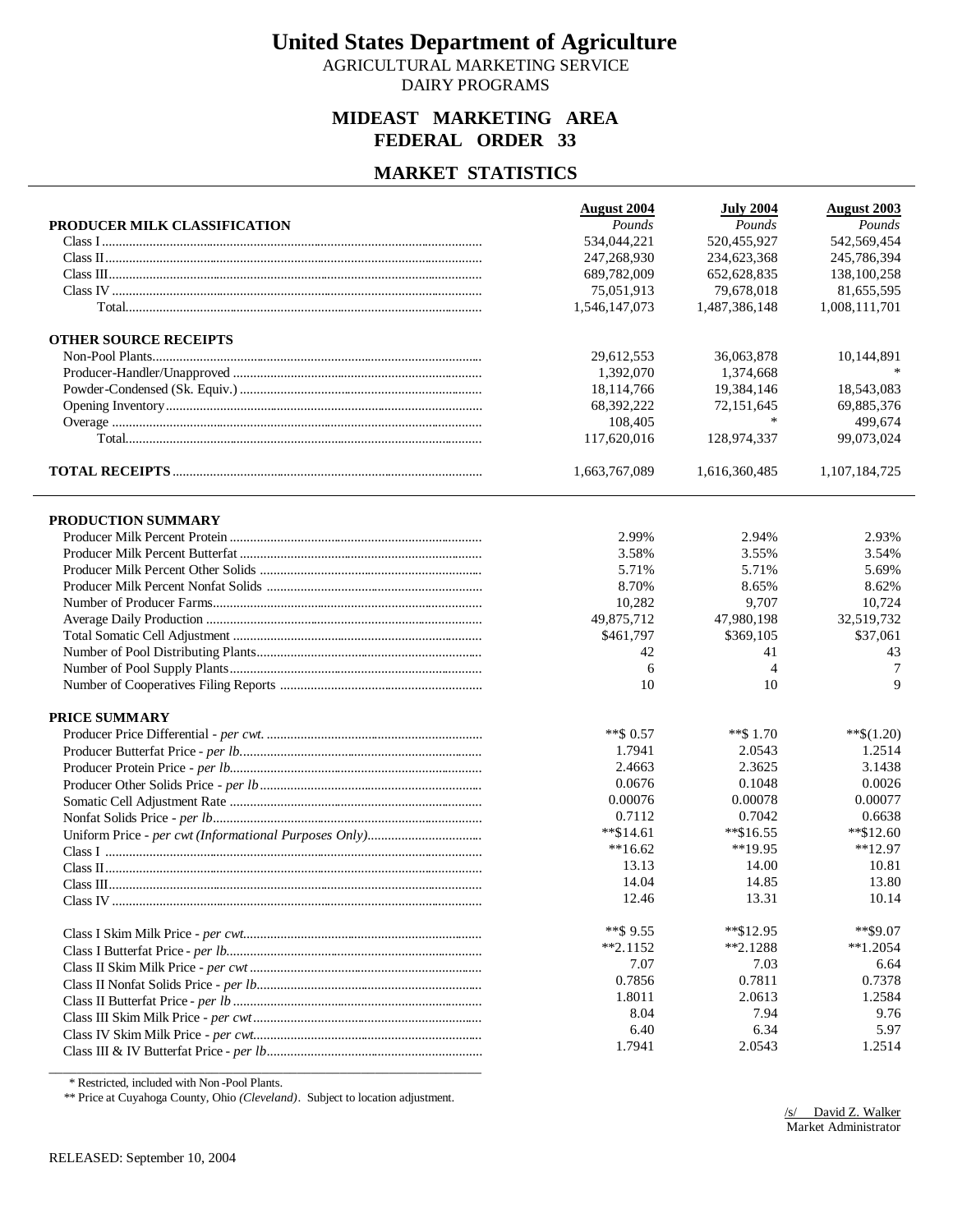AGRICULTURAL MARKETING SERVICE DAIRY PROGRAMS

#### **MIDEAST MARKETING AREA FEDERAL ORDER 33**

#### **MARKET STATISTICS**

|                              | September 2004 | <b>August 2004</b> | September 2003 |
|------------------------------|----------------|--------------------|----------------|
| PRODUCER MILK CLASSIFICATION | Pounds         | Pounds             | Pounds         |
|                              | 556,136,714    | 534,044,221        | 550,838,355    |
|                              | 234,879,130    | 247,268,930        | 248,701,436    |
|                              | 484,859,096    | 689,782,009        | 156, 159, 388  |
|                              | 60,603,530     | 75,051,913         | 50,532,590     |
|                              | 1,336,478,470  | 1,546,147,073      | 1,006,231,769  |
| <b>OTHER SOURCE RECEIPTS</b> |                |                    |                |
|                              | 21,758,957     | 29,612,553         | 10,873,401     |
|                              | 1,721,404      | 1,392,070          | 244,742        |
|                              | 15,976,070     | 18,114,766         | 16,911,086     |
|                              | 71,258,842     | 68,392,222         | 90,583,677     |
|                              | 230,658        | 108,405            | 53,482         |
|                              | 110,945,931    | 117,620,016        | 118,666,388    |
|                              | 1,447,424,401  | 1,663,767,089      | 1,124,898,157  |
| PRODUCTION SUMMARY           |                |                    |                |
|                              | 3.03%          | 2.99%              | 3.01%          |
|                              | 3.61%          | 3.58%              | 3.61%          |
|                              | 5.69%          | 5.71%              | 5.69%          |
|                              | 8.72%          | 8.70%              | 8.70%          |
|                              | 10,224         | 10,282             | 10.601         |
|                              | 44,549,282     | 49,875,712         | 33,541,059     |
|                              | \$586,912      | \$461,797          | \$149,726      |
|                              | 41             | 42                 | 43             |
|                              | 6              | 6                  | 7              |
|                              | 10             | 10                 | 10             |
| <b>PRICE SUMMARY</b>         |                |                    |                |
|                              | $*$ \$ 0.34    | $*$ \$ 0.57        | $*$(0.37)$     |
|                              | 1.9354         | 1.7941             | 1.2218         |
|                              | 2.5431         | 2.4663             | 3.3180         |
|                              | 0.0589         | 0.0676             | 0.0170         |
|                              | 0.00079        | 0.00076            | 0.00080        |
|                              | 0.7167         | 0.7112             | 0.6644         |
|                              | $*\$15.06$     | $*$ \$14.61        | *\$13.93       |
|                              | $*15.94$       | $*16.62$           | $*15.71$       |
|                              | 13.66          | 13.13              | 10.76          |
|                              | 14.72          | 14.04              | 14.30          |
|                              | 13.00          | 12.46              | 10.05          |
|                              | *\$9.96        | *\$9.55            | $*11.51$       |
|                              | $*1.8090$      | $*2.1152$          | $*1.3144$      |
|                              | 7.11           | 7.07               | 6.69           |
|                              | 0.7900         | 0.7856             | 0.7433         |
|                              | 1.9424         | 1.8011             | 1.2288         |
|                              | 8.23           | 8.04               | 10.39          |
|                              | 6.45           | 6.40               | 5.98           |
|                              | 1.9354         | 1.7941             | 1.2218         |
|                              |                |                    |                |

\* Price at Cuyahoga County, Ohio *(Cleveland)*. Subject to location adjustment.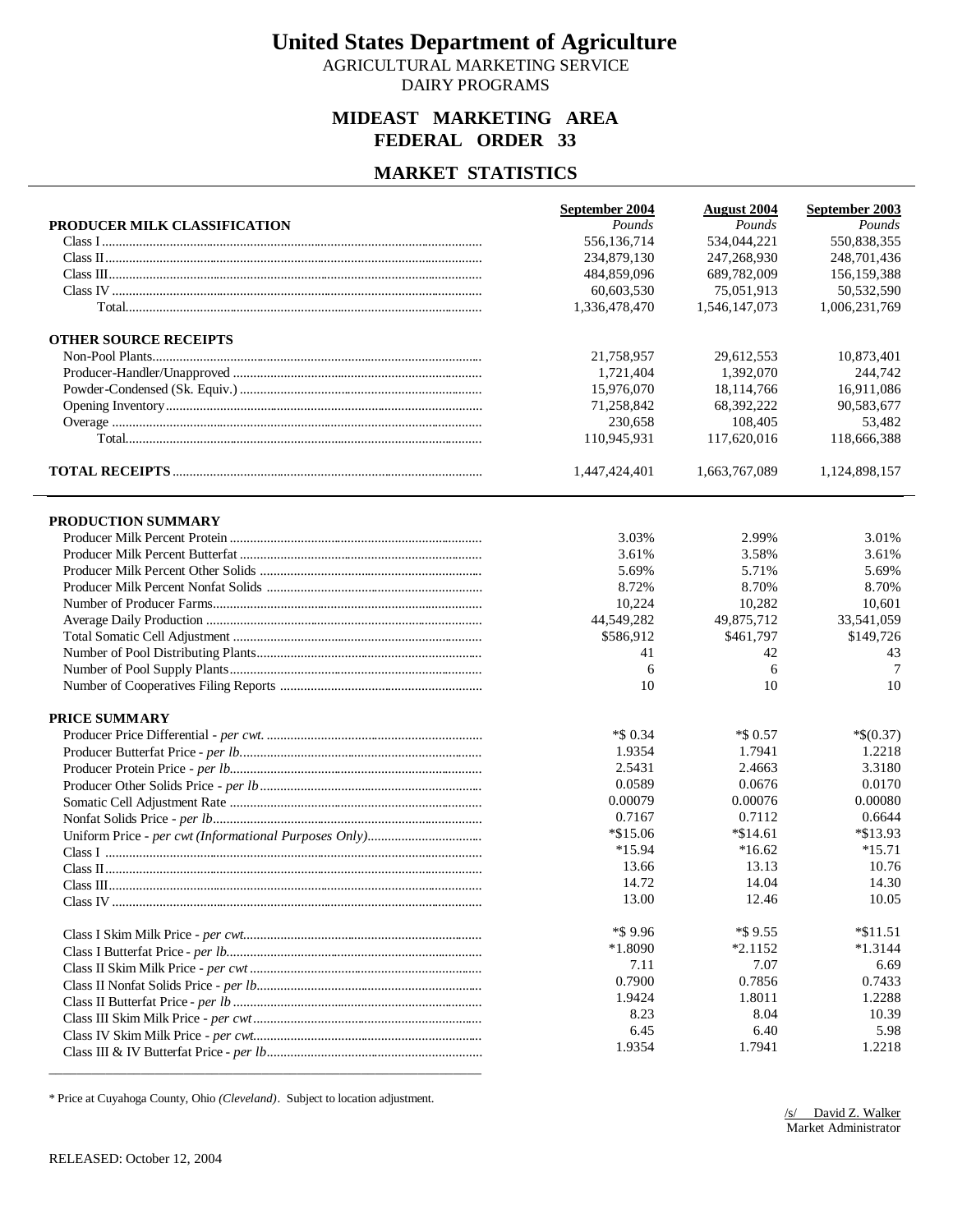AGRICULTURAL MARKETING SERVICE DAIRY PROGRAMS

#### **MIDEAST MARKETING AREA FEDERAL ORDER 33**

#### **MARKET STATISTICS**

|                                                                                                                                                                                                                                                                                                                                                                                                                                                                                                                                                     | October 2004   | September 2004 | October 2003  |
|-----------------------------------------------------------------------------------------------------------------------------------------------------------------------------------------------------------------------------------------------------------------------------------------------------------------------------------------------------------------------------------------------------------------------------------------------------------------------------------------------------------------------------------------------------|----------------|----------------|---------------|
| PRODUCER MILK CLASSIFICATION                                                                                                                                                                                                                                                                                                                                                                                                                                                                                                                        | Pounds         | Pounds         | Pounds        |
|                                                                                                                                                                                                                                                                                                                                                                                                                                                                                                                                                     | 553,822,166    | 556,136,714    | 585,797,116   |
|                                                                                                                                                                                                                                                                                                                                                                                                                                                                                                                                                     | 231,700,427    | 234,879,130    | 222,376,756   |
|                                                                                                                                                                                                                                                                                                                                                                                                                                                                                                                                                     | 681,818,031    | 484,859,096    | 213,915,911   |
|                                                                                                                                                                                                                                                                                                                                                                                                                                                                                                                                                     | 78,436,041     | 60,603,530     | 58,090,552    |
|                                                                                                                                                                                                                                                                                                                                                                                                                                                                                                                                                     | 1,545,776,665  | 1,336,478,470  | 1,080,180,335 |
| <b>OTHER SOURCE RECEIPTS</b>                                                                                                                                                                                                                                                                                                                                                                                                                                                                                                                        |                |                |               |
|                                                                                                                                                                                                                                                                                                                                                                                                                                                                                                                                                     | 25,209,194     | 21,758,957     | 32,940,656    |
|                                                                                                                                                                                                                                                                                                                                                                                                                                                                                                                                                     | 1,876,902      | 1,721,404      | 1,342,765     |
|                                                                                                                                                                                                                                                                                                                                                                                                                                                                                                                                                     | 13,367,168     | 15,976,070     | 13.046.976    |
|                                                                                                                                                                                                                                                                                                                                                                                                                                                                                                                                                     | 82,830,218     | 71,258,842     | 77,271,338    |
|                                                                                                                                                                                                                                                                                                                                                                                                                                                                                                                                                     | 238,644        | 230,658        | 25,725        |
|                                                                                                                                                                                                                                                                                                                                                                                                                                                                                                                                                     | 123,522,126    | 110,945,931    | 124,627,460   |
|                                                                                                                                                                                                                                                                                                                                                                                                                                                                                                                                                     | 1,669,298,791  | 1,447,424,401  | 1,204,807,795 |
|                                                                                                                                                                                                                                                                                                                                                                                                                                                                                                                                                     |                |                |               |
| PRODUCTION SUMMARY                                                                                                                                                                                                                                                                                                                                                                                                                                                                                                                                  |                |                | 3.11%         |
|                                                                                                                                                                                                                                                                                                                                                                                                                                                                                                                                                     | 3.10%<br>3.72% | 3.03%<br>3.61% | 3.73%         |
|                                                                                                                                                                                                                                                                                                                                                                                                                                                                                                                                                     | 5.69%          | 5.69%          | 5.67%         |
|                                                                                                                                                                                                                                                                                                                                                                                                                                                                                                                                                     | 8.79%          | 8.72%          | 8.78%         |
|                                                                                                                                                                                                                                                                                                                                                                                                                                                                                                                                                     |                | 10,224         | 10,443        |
|                                                                                                                                                                                                                                                                                                                                                                                                                                                                                                                                                     | 10,183         | 44,549,282     | 34,844,527    |
|                                                                                                                                                                                                                                                                                                                                                                                                                                                                                                                                                     | 49,863,763     | \$586,912      | \$478,223     |
|                                                                                                                                                                                                                                                                                                                                                                                                                                                                                                                                                     | \$1,082,260    |                | 43            |
|                                                                                                                                                                                                                                                                                                                                                                                                                                                                                                                                                     | 41             | 41             | 8             |
|                                                                                                                                                                                                                                                                                                                                                                                                                                                                                                                                                     | 6<br>10        | 6<br>10        | 10            |
|                                                                                                                                                                                                                                                                                                                                                                                                                                                                                                                                                     |                |                |               |
| <b>PRICE SUMMARY</b>                                                                                                                                                                                                                                                                                                                                                                                                                                                                                                                                |                |                |               |
|                                                                                                                                                                                                                                                                                                                                                                                                                                                                                                                                                     | $*$ \$ 0.73    | $*$ \$ 0.34    | $*$(0.14)$    |
|                                                                                                                                                                                                                                                                                                                                                                                                                                                                                                                                                     | 1.9020         | 1.9354         | 1.2553        |
|                                                                                                                                                                                                                                                                                                                                                                                                                                                                                                                                                     | 2.3814         | 2.5431         | 3.2815        |
|                                                                                                                                                                                                                                                                                                                                                                                                                                                                                                                                                     | 0.0677         | 0.0589         | 0.0311        |
|                                                                                                                                                                                                                                                                                                                                                                                                                                                                                                                                                     | 0.00076        | 0.00079        | 0.00080       |
|                                                                                                                                                                                                                                                                                                                                                                                                                                                                                                                                                     | 0.7093         | 0.7167         | 0.6642        |
|                                                                                                                                                                                                                                                                                                                                                                                                                                                                                                                                                     | *\$14.89       | $*\$15.06$     | $*\$14.25$    |
|                                                                                                                                                                                                                                                                                                                                                                                                                                                                                                                                                     | $*16.78$       | *15.94         | $*16.27$      |
|                                                                                                                                                                                                                                                                                                                                                                                                                                                                                                                                                     | 13.57          | 13.66          | 10.84         |
| $\label{eq:Class} \text{Class III}. \textcolor{red}{\textbf{III}}. \textcolor{red}{\textbf{III}}. \textcolor{red}{\textbf{III}}. \textcolor{red}{\textbf{III}}. \textcolor{red}{\textbf{III}}. \textcolor{red}{\textbf{III}}. \textcolor{red}{\textbf{III}}. \textcolor{red}{\textbf{III}}. \textcolor{red}{\textbf{III}}. \textcolor{red}{\textbf{III}}. \textcolor{red}{\textbf{III}}. \textcolor{red}{\textbf{III}}. \textcolor{red}{\textbf{III}}. \textcolor{red}{\textbf{III}}. \textcolor{red}{\textbf{III}}. \textcolor{red}{\textbf{III}}$ | 14.16          | 14.72          | 14.39         |
|                                                                                                                                                                                                                                                                                                                                                                                                                                                                                                                                                     | 12.81          | 13.00          | 10.16         |
|                                                                                                                                                                                                                                                                                                                                                                                                                                                                                                                                                     | $*$ \$10.53    | *\$9.96        | $*\$12.43$    |
|                                                                                                                                                                                                                                                                                                                                                                                                                                                                                                                                                     | $*1.8915$      | *1.8090        | $*1.2207$     |
|                                                                                                                                                                                                                                                                                                                                                                                                                                                                                                                                                     | 7.14           | 7.11           | 6.66          |
|                                                                                                                                                                                                                                                                                                                                                                                                                                                                                                                                                     | 0.7933         | 0.7900         | 0.7400        |
|                                                                                                                                                                                                                                                                                                                                                                                                                                                                                                                                                     | 1.9090         | 1.9424         | 1.2623        |
|                                                                                                                                                                                                                                                                                                                                                                                                                                                                                                                                                     | 7.78           | 8.23           | 10.36         |
|                                                                                                                                                                                                                                                                                                                                                                                                                                                                                                                                                     | 6.38           | 6.45           | 5.98          |
|                                                                                                                                                                                                                                                                                                                                                                                                                                                                                                                                                     | 1.9020         | 1.9354         | 1.2553        |
|                                                                                                                                                                                                                                                                                                                                                                                                                                                                                                                                                     |                |                |               |

\* Price at Cuyahoga County, Ohio *(Cleveland)*. Subject to location adjustment.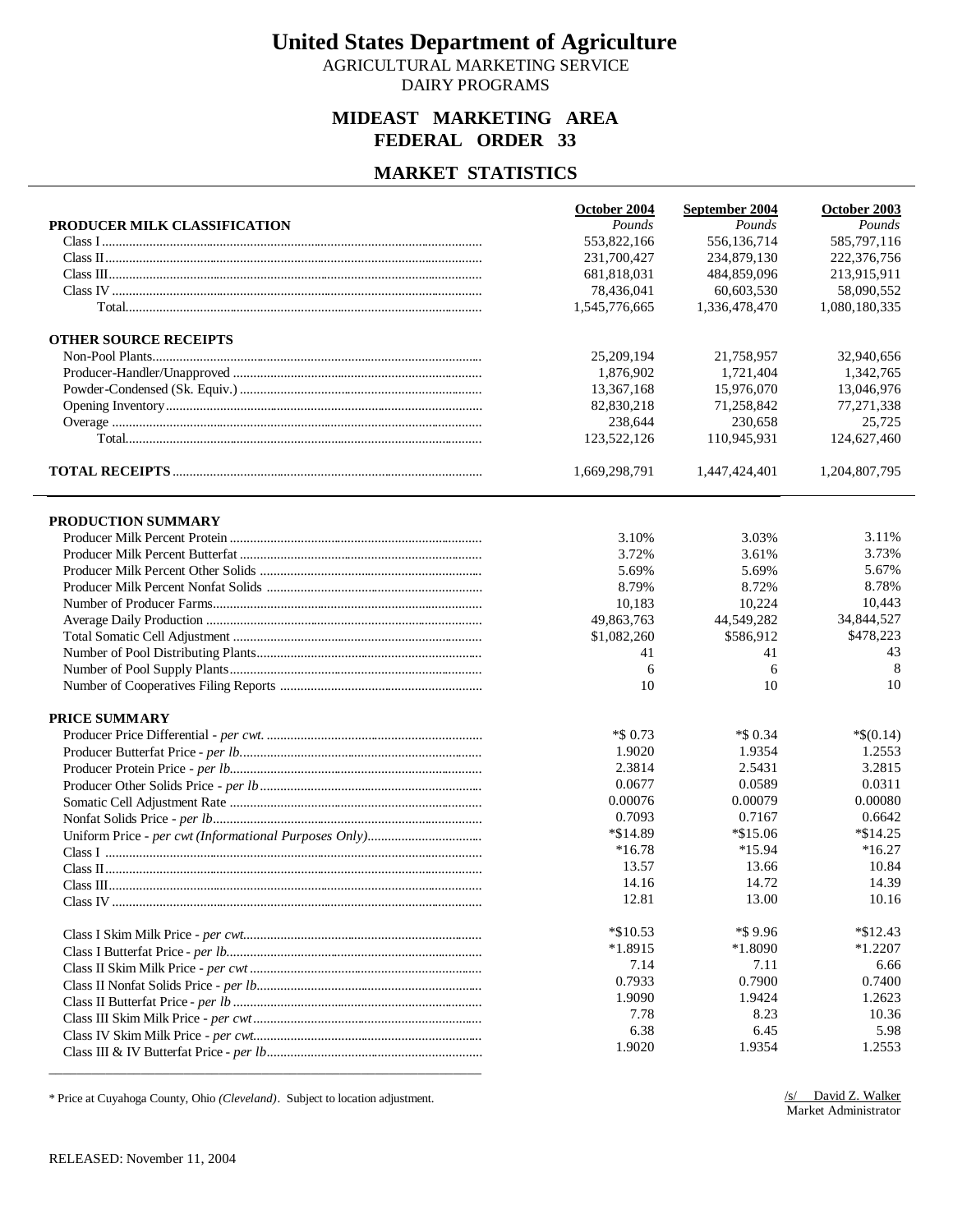AGRICULTURAL MARKETING SERVICE DAIRY PROGRAMS

#### **MIDEAST MARKETING AREA FEDERAL ORDER 33**

#### **MARKET STATISTICS**

|                              | November 2004 | October 2004  | November 2003 |
|------------------------------|---------------|---------------|---------------|
| PRODUCER MILK CLASSIFICATION | Pounds        | Pounds        | Pounds        |
|                              | 562,288,579   | 553,822,166   | 539,191,395   |
|                              | 220,798,136   | 231,700,427   | 208,978,518   |
|                              | 639,139,516   | 681,818,031   | 605,980,454   |
|                              | 54,501,319    | 78,436,041    | 83,377,094    |
|                              | 1,476,727,550 | 1,545,776,665 | 1,437,527,461 |
| <b>OTHER SOURCE RECEIPTS</b> |               |               |               |
|                              | 24,002,427    | 25,209,194    | 28,534,907    |
|                              | 1,631,242     | 1.876.902     | 1,137,643     |
|                              | 13,458,933    | 13,367,168    | 13,155,417    |
|                              | 90,394,258    | 82,830,218    | 75,478,104    |
|                              | $\ast$        | 238,644       | 526,792       |
|                              | 129,486,860   | 123,522,126   | 118,832,863   |
|                              | 1,606,214,410 | 1,669,298,791 | 1,556,360,324 |
| PRODUCTION SUMMARY           |               |               |               |
|                              | 3.11%         | 3.10%         | 3.10%         |
|                              | 3.77%         | 3.72%         | 3.78%         |
|                              | 5.68%         | 5.69%         | 5.69%         |
|                              | 8.79%         | 8.79%         | 8.79%         |
|                              | 10,223        | 10,183        | 10,543        |
|                              | 49,224,252    | 49,863,763    | 47,917,582    |
|                              | \$1,219,235   | \$1,082,260   | \$825,226     |
|                              | 42            | 41            | 44            |
|                              | 7             | 7             | 8             |
|                              | 11            | 10            | 10            |
| PRICE SUMMARY                |               |               |               |
|                              | **\$ $0.32$   | $**$ \$ 0.73  | $*80.46$      |
|                              | 2.0489        | 1.9020        | 1.2877        |
|                              | 2.4297        | 2.3814        | 2.9267        |
|                              | 0.0800        | 0.0677        | 0.0368        |
|                              | 0.00079       | 0.00076       | 0.00075       |
|                              | 0.7098        | 0.7093        | 0.6663        |
|                              | $*$ \$15.21   | **\$14.89     | $*$ \$13.93   |
|                              | $**16.29$     | $**16.78$     | $**16.37$     |
|                              | 14.09         | 13.57         | 10.99         |
|                              | 14.89         | 14.16         | 13.47         |
|                              | 13.34         | 12.81         | 10.30         |
|                              | $**$ \$ 9.81  | $**\$10.53$   | $*$ \$12.33   |
|                              | $**1.9488$    | $**1.8915$    | $**1.2763$    |
|                              | 7.14          | 7.14          | 6.69          |
|                              | 0.7933        | 0.7933        | 0.7433        |
|                              | 2.0559        | 1.9090        | 1.2947        |
|                              | 8.00          | 7.78          | 9.29          |
|                              | 6.39          | 6.38          | 6.00          |
|                              | 2.0489        | 1.9020        | 1.2877        |
|                              |               |               |               |

\* Restricted, included with Non -Pool Plants.

\*\* Price at Cuyahoga County, Ohio *(Cleveland)*. Subject to location adjustment.